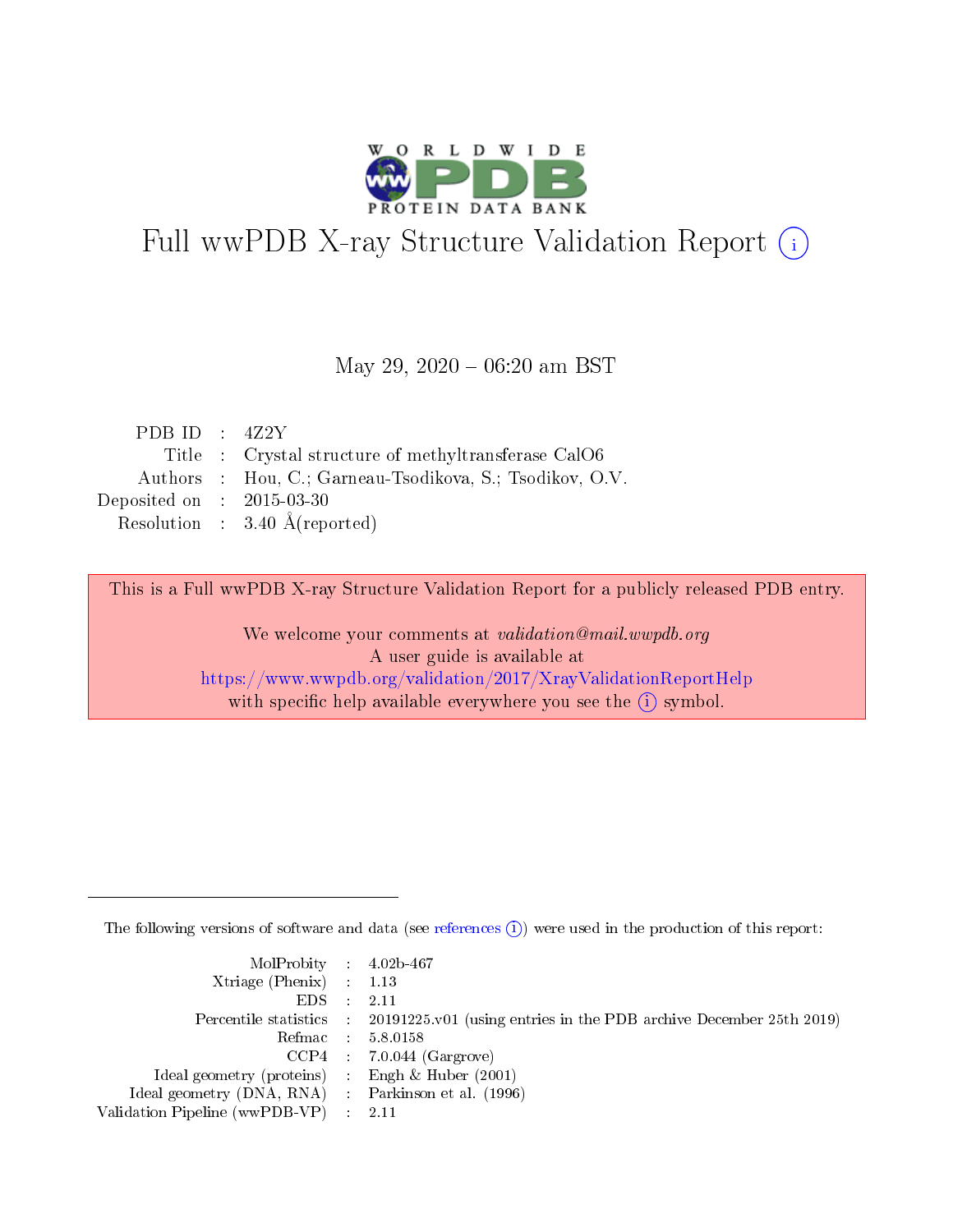# 1 [O](https://www.wwpdb.org/validation/2017/XrayValidationReportHelp#overall_quality)verall quality at a glance  $(i)$

The following experimental techniques were used to determine the structure: X-RAY DIFFRACTION

The reported resolution of this entry is 3.40 Å.

Percentile scores (ranging between 0-100) for global validation metrics of the entry are shown in the following graphic. The table shows the number of entries on which the scores are based.



| Metric                | Whole archive<br>$(\#\text{Entries})$ | Similar resolution<br>$(\#\text{Entries}, \text{resolution range}(\text{\AA}))$ |
|-----------------------|---------------------------------------|---------------------------------------------------------------------------------|
| $R_{free}$            | 130704                                | $1026(3.48-3.32)$                                                               |
| Clashscore            | 141614                                | $1055(3.48-3.32)$                                                               |
| Ramachandran outliers | 138981                                | $1038(3.48-3.32)$                                                               |
| Sidechain outliers    | 138945                                | $1038(3.48-3.32)$                                                               |
| RSRZ outliers         | 127900                                | $2173(3.50-3.30)$                                                               |

The table below summarises the geometric issues observed across the polymeric chains and their fit to the electron density. The red, orange, yellow and green segments on the lower bar indicate the fraction of residues that contain outliers for  $>=3, 2, 1$  and 0 types of geometric quality criteria respectively. A grey segment represents the fraction of residues that are not modelled. The numeric value for each fraction is indicated below the corresponding segment, with a dot representing fractions  $\epsilon=5\%$  The upper red bar (where present) indicates the fraction of residues that have poor fit to the electron density. The numeric value is given above the bar.

| Mol       | $\alpha$ hain               | Length | Quality of chain |     |  |     |  |  |
|-----------|-----------------------------|--------|------------------|-----|--|-----|--|--|
|           |                             |        | 4%               |     |  |     |  |  |
| <u>д.</u> | $\rightarrow$ $\rightarrow$ | 359    | 60%              | 19% |  | 17% |  |  |

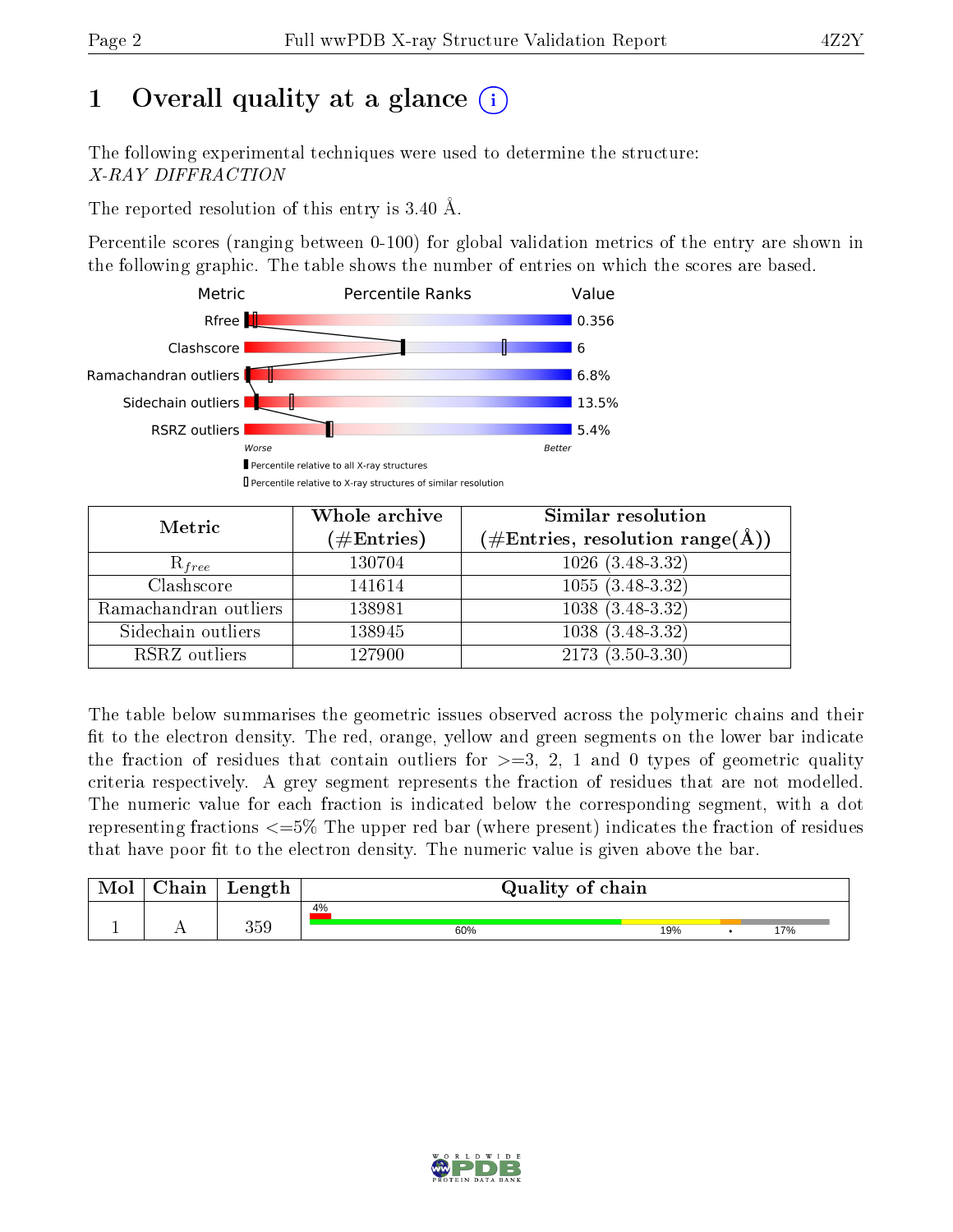# 2 Entry composition (i)

There are 3 unique types of molecules in this entry. The entry contains 2194 atoms, of which 0 are hydrogens and 0 are deuteriums.

In the tables below, the ZeroOcc column contains the number of atoms modelled with zero occupancy, the AltConf column contains the number of residues with at least one atom in alternate conformation and the Trace column contains the number of residues modelled with at most 2 atoms.

• Molecule 1 is a protein called CalO6.

| Mol | $\overline{\phantom{a}}$ Chain $\overline{\phantom{a}}$ | $^\shortparallel$ Residues | Atoms               |      |     |     |  | $\text{ZeroOcc} \mid \text{AltConf} \mid \text{Trace} \mid$ |  |
|-----|---------------------------------------------------------|----------------------------|---------------------|------|-----|-----|--|-------------------------------------------------------------|--|
|     |                                                         | 299                        | $\rm Total$<br>2188 | 1370 | 394 | 414 |  |                                                             |  |

There are 3 discrepancies between the modelled and reference sequences:

|     | Chain   Residue   Modelled   Actual | ${\bf Comment}$ | Reference                             |
|-----|-------------------------------------|-----------------|---------------------------------------|
| - 2 | GLY                                 |                 | expression tag   UNP Q8KND2           |
|     | SER                                 |                 | $\pm$ expression tag $\pm$ UNP Q8KND2 |
|     |                                     |                 | expression tag   UNP Q8KND2           |

• Molecule 2 is MERCURY (II) ION (three-letter code: HG) (formula: Hg).

|  | Mol   Chain   Residues | Atoms              | $\rm ZeroOcc$   Alt $\rm Conf$ |  |
|--|------------------------|--------------------|--------------------------------|--|
|  |                        | $H\sigma$<br>Total |                                |  |

• Molecule 3 is water.

|  | $Mol$   Chain   Residues | Atoms       | $ZeroOcc$   AltConf |  |
|--|--------------------------|-------------|---------------------|--|
|  |                          | $\rm Total$ |                     |  |

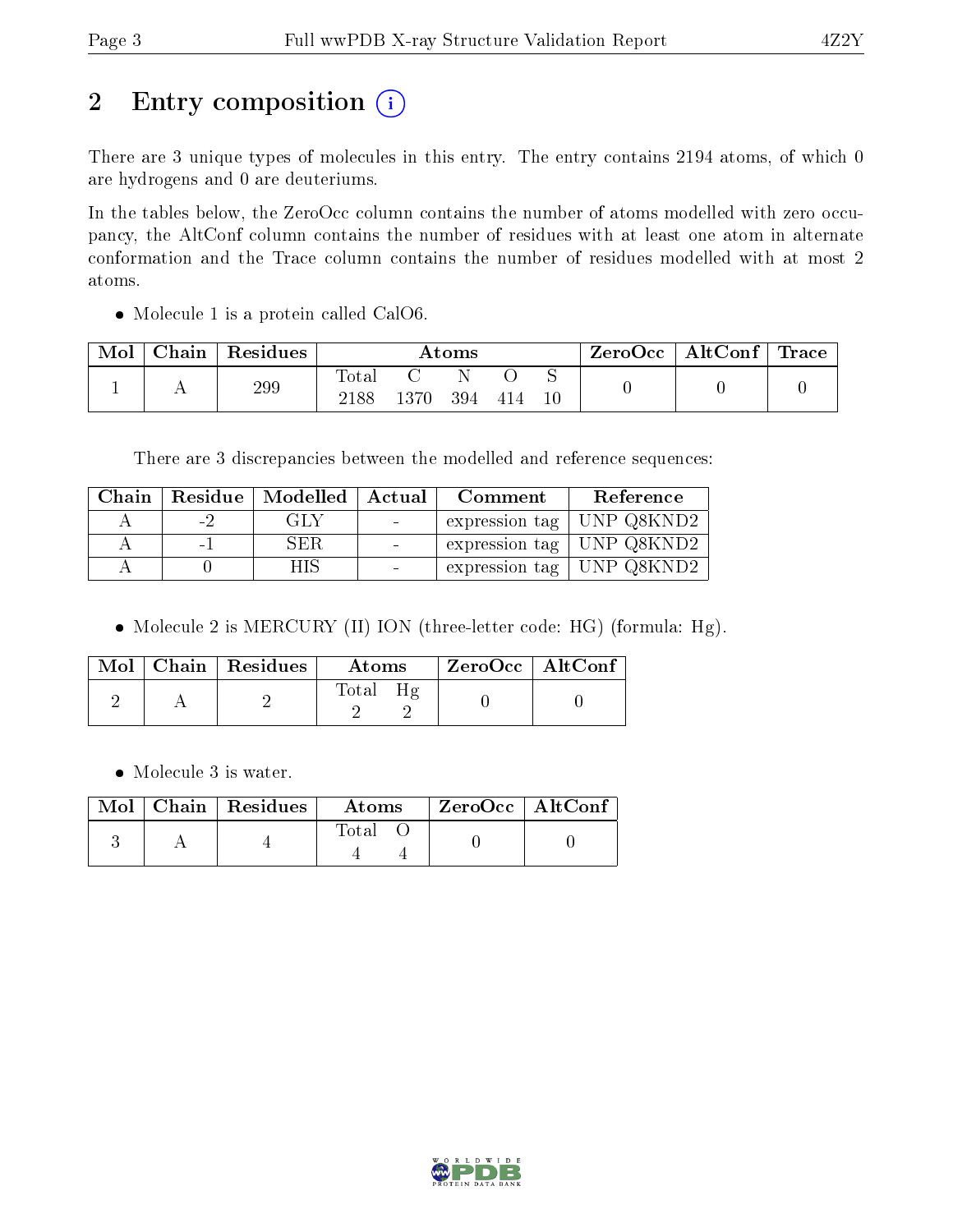## 3 Residue-property plots  $(i)$

These plots are drawn for all protein, RNA and DNA chains in the entry. The first graphic for a chain summarises the proportions of the various outlier classes displayed in the second graphic. The second graphic shows the sequence view annotated by issues in geometry and electron density. Residues are color-coded according to the number of geometric quality criteria for which they contain at least one outlier: green  $= 0$ , yellow  $= 1$ , orange  $= 2$  and red  $= 3$  or more. A red dot above a residue indicates a poor fit to the electron density (RSRZ  $> 2$ ). Stretches of 2 or more consecutive residues without any outlier are shown as a green connector. Residues present in the sample, but not in the model, are shown in grey.



• Molecule 1: CalO6

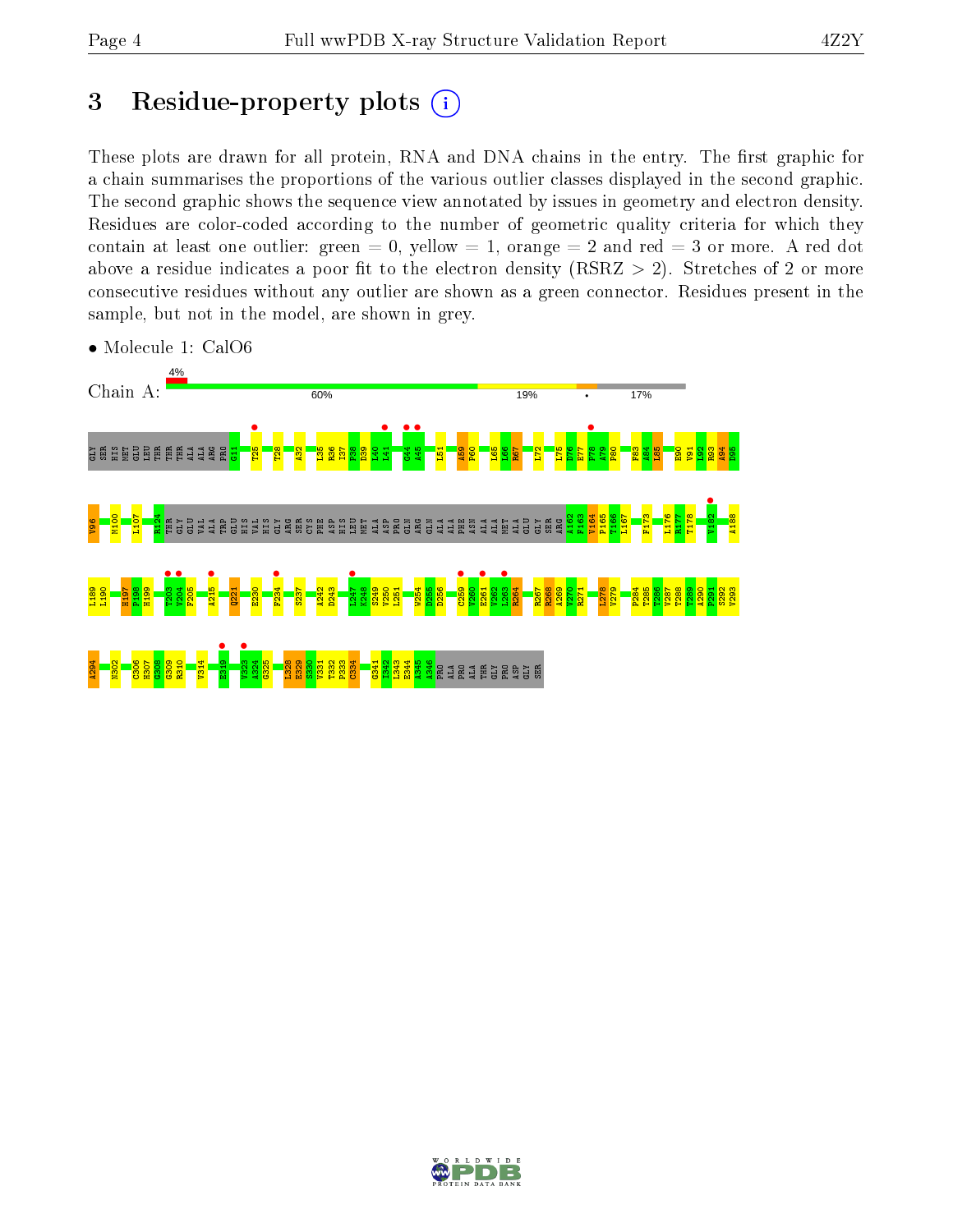# 4 Data and refinement statistics  $(i)$

| Property                                                         | Value                                               | Source     |
|------------------------------------------------------------------|-----------------------------------------------------|------------|
| Space group                                                      | H 3 2                                               | Depositor  |
| Cell constants                                                   | 126.83Å<br>126.83Å<br>$105.66\text{\AA}$            | Depositor  |
| a, b, c, $\alpha$ , $\beta$ , $\gamma$                           | $90.00^{\circ}$ $120.00^{\circ}$<br>$90.00^{\circ}$ |            |
| Resolution $(A)$                                                 | $25.00 - 3.40$                                      | Depositor  |
|                                                                  | $38.64 = 3.40$                                      | <b>EDS</b> |
| % Data completeness                                              | $98.1(25.00-3.40)$                                  | Depositor  |
| (in resolution range)                                            | 98.4 (38.64-3.40)                                   | <b>EDS</b> |
| $R_{merge}$                                                      | (Not available)                                     | Depositor  |
| $\mathrm{R}_{sym}$                                               | (Not available)                                     | Depositor  |
| $\langle I/\sigma(I) \rangle^{-1}$                               | 7.72 (at $3.40\text{\AA}$ )                         | Xtriage    |
| Refinement program                                               | <b>REFMAC 5.8.0107</b>                              | Depositor  |
|                                                                  | 0.325,<br>0.333                                     | Depositor  |
| $R, R_{free}$                                                    | 0.335,<br>0.356                                     | DCC        |
| $R_{free}$ test set                                              | $\overline{204}$ reflections $(4.49\%)$             | wwPDB-VP   |
| Wilson B-factor $(A^2)$                                          | 93.7                                                | Xtriage    |
| Anisotropy                                                       | 0.453                                               | Xtriage    |
| Bulk solvent $k_{sol}(\text{e}/\text{A}^3), B_{sol}(\text{A}^2)$ | $0.25$ , $108.4$                                    | <b>EDS</b> |
| L-test for $\mathrm{twinning}^2$                                 | $< L >$ = 0.49, $< L2$ > = 0.32                     | Xtriage    |
| Estimated twinning fraction                                      | No twinning to report.                              | Xtriage    |
| $F_o, F_c$ correlation                                           | 0.84                                                | <b>EDS</b> |
| Total number of atoms                                            | 2194                                                | wwPDB-VP   |
| Average B, all atoms $(A^2)$                                     | 113.0                                               | wwPDB-VP   |

Xtriage's analysis on translational NCS is as follows: The largest off-origin peak in the Patterson function is  $6.25\%$  of the height of the origin peak. No significant pseudotranslation is detected.

<sup>&</sup>lt;sup>2</sup>Theoretical values of  $\langle |L| \rangle$ ,  $\langle L^2 \rangle$  for acentric reflections are 0.5, 0.333 respectively for untwinned datasets, and 0.375, 0.2 for perfectly twinned datasets.



<span id="page-4-1"></span><span id="page-4-0"></span><sup>1</sup> Intensities estimated from amplitudes.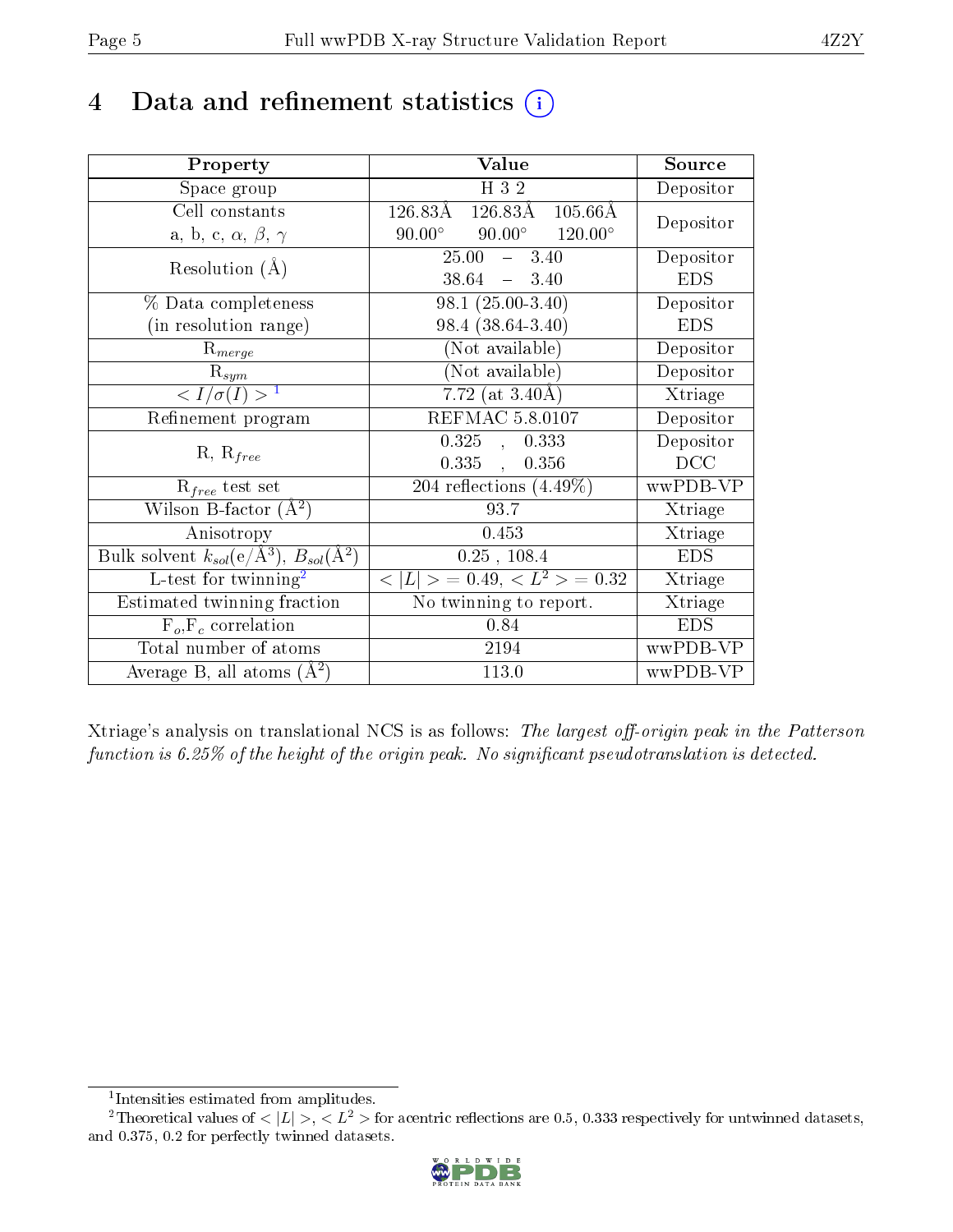## 5 Model quality  $(i)$

## 5.1 Standard geometry  $\overline{()}$

Bond lengths and bond angles in the following residue types are not validated in this section: HG

The Z score for a bond length (or angle) is the number of standard deviations the observed value is removed from the expected value. A bond length (or angle) with  $|Z| > 5$  is considered an outlier worth inspection. RMSZ is the root-mean-square of all Z scores of the bond lengths (or angles).

|  | $Mol$   Chain |      | Bond lengths              | Bond angles |                    |  |
|--|---------------|------|---------------------------|-------------|--------------------|--|
|  |               |      | $RMSZ \mid # Z  > 5$ RMSZ |             | $\# Z  > 5$        |  |
|  |               | 0.45 | 0/2223                    | 0.75        | $1/3030$ $(0.0\%)$ |  |

There are no bond length outliers.

All (1) bond angle outliers are listed below:

| $\vert$ Mol $\vert$ Chain $\vert$ Res $\vert$ Type $\vert$ |  | Atoms                                                          | Observed $(^\circ)$   Ideal $(^\circ)$ |        |
|------------------------------------------------------------|--|----------------------------------------------------------------|----------------------------------------|--------|
|                                                            |  | $\parallel$ ARG $\parallel$ NE-CZ-NH1 $\parallel$ 5.13 $\perp$ | 122.86                                 | 120 30 |

There are no chirality outliers.

There are no planarity outliers.

## $5.2$  Too-close contacts  $(i)$

In the following table, the Non-H and H(model) columns list the number of non-hydrogen atoms and hydrogen atoms in the chain respectively. The H(added) column lists the number of hydrogen atoms added and optimized by MolProbity. The Clashes column lists the number of clashes within the asymmetric unit, whereas Symm-Clashes lists symmetry related clashes.

| Mol |      |      |    | Chain   Non-H   H(model)   H(added)   Clashes   Symm-Clashes |
|-----|------|------|----|--------------------------------------------------------------|
|     | 2188 | 2148 | റഭ |                                                              |
|     |      |      |    |                                                              |
|     |      |      |    |                                                              |
|     | 2194 | 2148 |    |                                                              |

The all-atom clashscore is defined as the number of clashes found per 1000 atoms (including hydrogen atoms). The all-atom clashscore for this structure is 6.

All (26) close contacts within the same asymmetric unit are listed below, sorted by their clash magnitude.

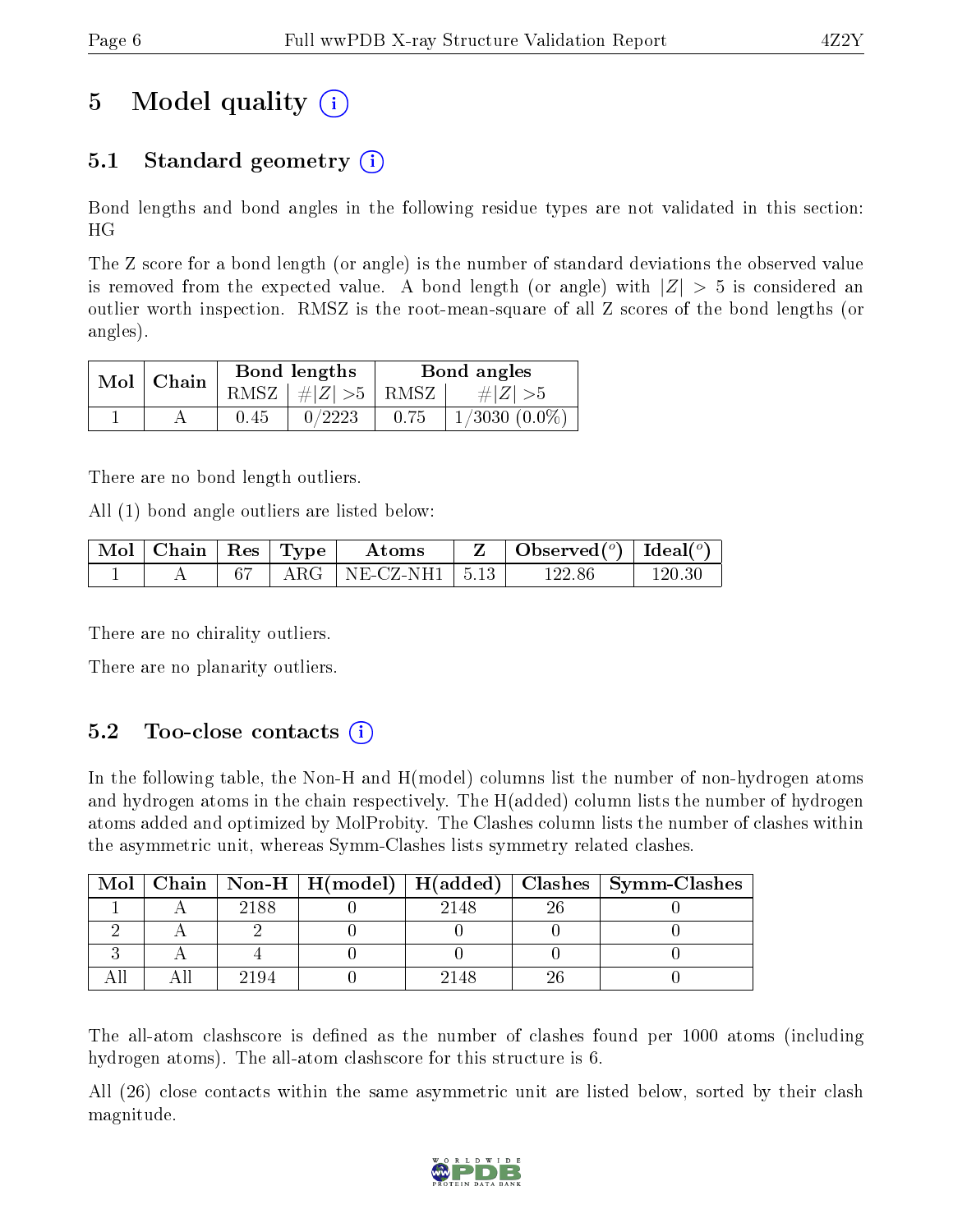| Atom-1               | Atom-2                     | Interatomic    | Clash           |
|----------------------|----------------------------|----------------|-----------------|
|                      |                            | distance $(A)$ | overlap $(\AA)$ |
| 1:A:178:THR:HG21     | 1:A:242:ALA:HBI            | 1.66           | 0.76            |
| 1:A:59:ALA:HB3       | 1: A:60: PRO:HD3           | 1.72           | 0.71            |
| 1: A:328:LEU:HD23    | 1: A:329: GLU:N            | 2.15           | 0.62            |
| 1:A:164:VAL:CG1      | 1:A:188:ALA:HB1            | 2.31           | 0.61            |
| 1:A:268:ARG:CZ       | 1:A:269:ALA:HB3            | 2.36           | 0.55            |
| 1:A:32:ALA:HA        | 1:A:37:ILE:HD12            | 1.89           | 0.54            |
| 1: A: 167: LEU: HD22 | 1:A:334:C <sub>YS:SG</sub> | 2.49           | 0.53            |
| 1:A:292:SER:O        | 1:A:294:ALA:N              | 2.45           | 0.50            |
| 1:A:267:ARG:HD2      | 1: A:325: GLY:O            | 2.12           | 0.48            |
| 1: A:254:TRP:HZ3     | 1: A:259:CYS:HG            | 1.60           | 0.48            |
| 1:A:331:VAL:HG13     | 1:A:343:LEU:HD23           | 1.96           | 0.48            |
| 1:A:285:THR:HG21     | 1: A:314: VAL: HB          | 1.95           | 0.47            |
| 1:A:302:ASN:O        | 1: A:306: CYS:N            | 2.42           | 0.47            |
| 1:A:164:VAL:HG12     | 1:A:188:ALA:HB1            | 1.96           | 0.47            |
| 1:A:333:PRO:HA       | 1:A:341:GLY:HA2            | 1.96           | 0.47            |
| 1: A:205:PHE:HB3     | 1:A:230:GLU:HB2            | 1.97           | 0.46            |
| 1:A:165:PRO:HD2      | 1:A:189:LEU:HD21           | 1.97           | 0.46            |
| 1: A:268: ARG: NH2   | 1:A:269:ALA:HB3            | 2.30           | 0.46            |
| 1:A:261:GLU:HA       | 1:A:264:ARG:HB2            | 2.00           | 0.44            |
| 1: A: 75: LEU: HA    | 1: A:85:LEU:HA             | 1.99           | 0.44            |
| 1: A:251:LEU:HA      | 1:A:254:TRP:HB2            | 2.01           | 0.42            |
| 1: A:176: LEU: HD11  | 1:A:243:ASP:HB3            | 2.02           | 0.42            |
| 1: A:278:LEU:HD12    | 1:A:343:LEU:HB2            | 2.03           | 0.41            |
| 1: A:25:THR:HG23     | 1:A:72:LEU:HD22            | 2.01           | 0.41            |
| 1: A:173:PHE:HB2     | 1:A:197:HIS:CD2            | 2.56           | 0.40            |
| 1: A:93: ARG:O       | 1:A:94:ALA:CB              | 2.70           | 0.40            |

There are no symmetry-related clashes.

## 5.3 Torsion angles  $(i)$

#### 5.3.1 Protein backbone (i)

In the following table, the Percentiles column shows the percent Ramachandran outliers of the chain as a percentile score with respect to all X-ray entries followed by that with respect to entries of similar resolution.

The Analysed column shows the number of residues for which the backbone conformation was analysed, and the total number of residues.

| Mol   Chain | Analysed                                             |  | Favoured   Allowed   Outliers   Percentiles |
|-------------|------------------------------------------------------|--|---------------------------------------------|
|             | $295/359$ (82\%)   221 (75\%)   54 (18\%)   20 (7\%) |  | $\boxed{1}$ $\boxed{8}$                     |

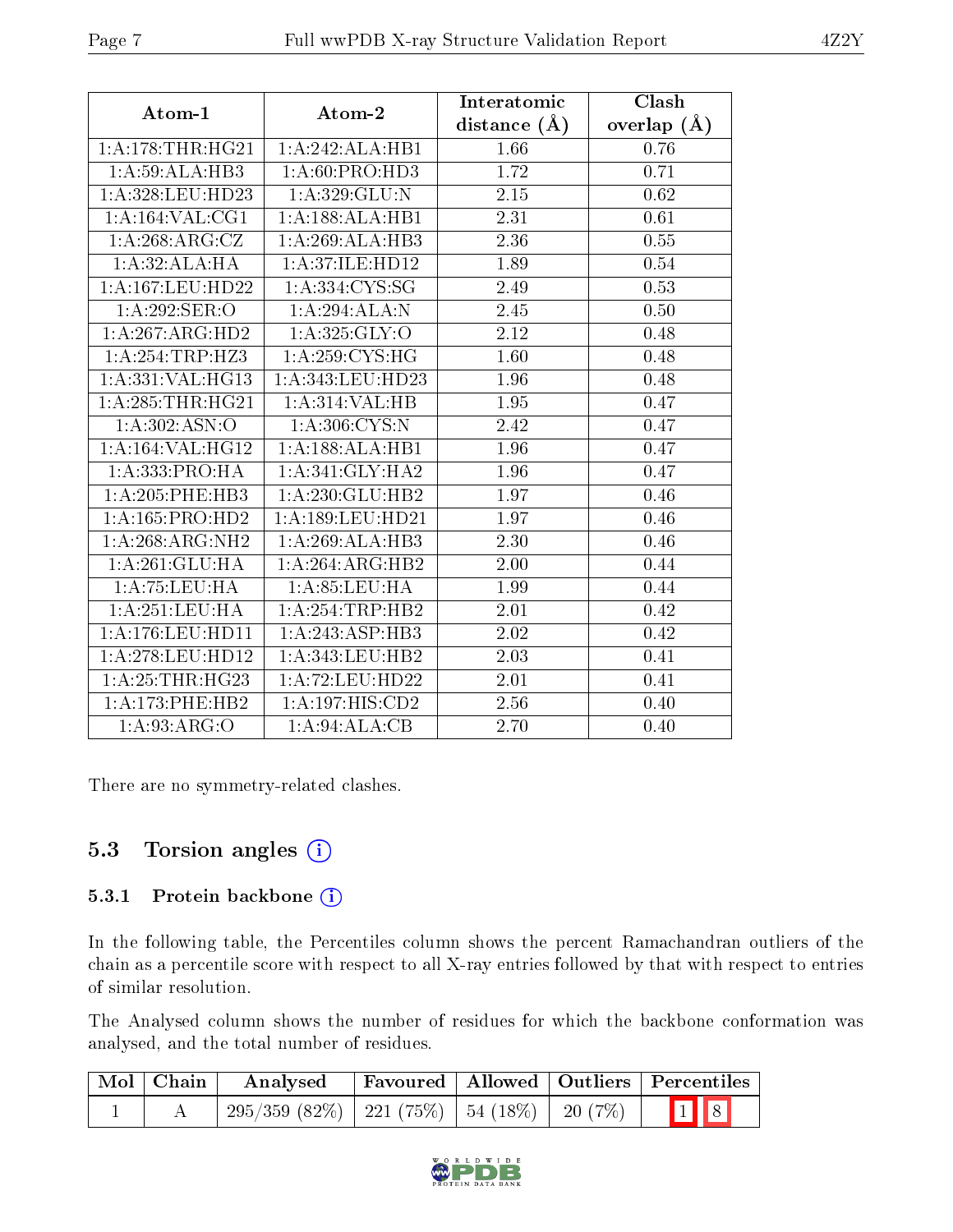| Mol            | Chain              | Res             | $_{\rm Type}$           |
|----------------|--------------------|-----------------|-------------------------|
| $\overline{1}$ | $\overline{A}$     | 36              | $\rm{ARG}$              |
| $\mathbf{1}$   | $\overline{A}$     | 94              | $\overline{ALA}$        |
| $\overline{1}$ | $\overline{A}$     | $\overline{96}$ | $\overline{\text{VAL}}$ |
| $\mathbf{1}$   | $\overline{A}$     | 107             | <b>LEU</b>              |
| $\mathbf{1}$   | $\overline{A}$     | 215             | <b>ALA</b>              |
| $\overline{1}$ | $\overline{A}$     | 294             | $\overline{\rm ALA}$    |
| $\overline{1}$ | $\overline{A}$     | 65              | <b>LEU</b>              |
| $\overline{1}$ | $\overline{A}$     | 221             | $\overline{\text{GLN}}$ |
| $\mathbf{1}$   | $\overline{A}$     | 284             | PRO                     |
| $\overline{1}$ | $\overline{A}$     | 287             | <b>VAL</b>              |
| $\mathbf{1}$   | $\overline{A}$     | 288             | <b>THR</b>              |
| $\overline{1}$ | $\overline{A}$     | 329             | GLU                     |
| $\overline{1}$ | $\overline{A}$     | 290             | $\overline{ALA}$        |
| $\mathbf{1}$   | $\overline{A}$     | 59              | <b>ALA</b>              |
| $\overline{1}$ | $\overline{A}$     | 249             | <b>SER</b>              |
| $\mathbf{1}$   | $\overline{\rm A}$ | 307             | <b>HIS</b>              |
| $\overline{1}$ | $\overline{A}$     | 328             | <b>LEU</b>              |
| $\overline{1}$ | $\overline{A}$     | 80              | $\overline{\text{PRO}}$ |
| $\overline{1}$ | $\overline{A}$     | 293             | <b>VAL</b>              |
| $\overline{1}$ | $\overline{\rm A}$ | 309             | <b>GLY</b>              |

All (20) Ramachandran outliers are listed below:

#### 5.3.2 Protein sidechains (i)

In the following table, the Percentiles column shows the percent sidechain outliers of the chain as a percentile score with respect to all X-ray entries followed by that with respect to entries of similar resolution.

The Analysed column shows the number of residues for which the sidechain conformation was analysed, and the total number of residues.

| Mol Chain | Analysed                                 | Rotameric   Outliers   Percentiles |  |      |  |
|-----------|------------------------------------------|------------------------------------|--|------|--|
|           | $222/281(79\%)$   192 (86\%)   30 (14\%) |                                    |  | 4 14 |  |

All (30) residues with a non-rotameric sidechain are listed below:

| Mol | Chain | Res | Type        |
|-----|-------|-----|-------------|
|     |       | 28  | <b>THR</b>  |
|     |       | 35  | LEU         |
|     |       | 39  | ASP         |
|     |       | 51  | LEU         |
|     |       |     | ${\rm ARG}$ |

Continued on next page...

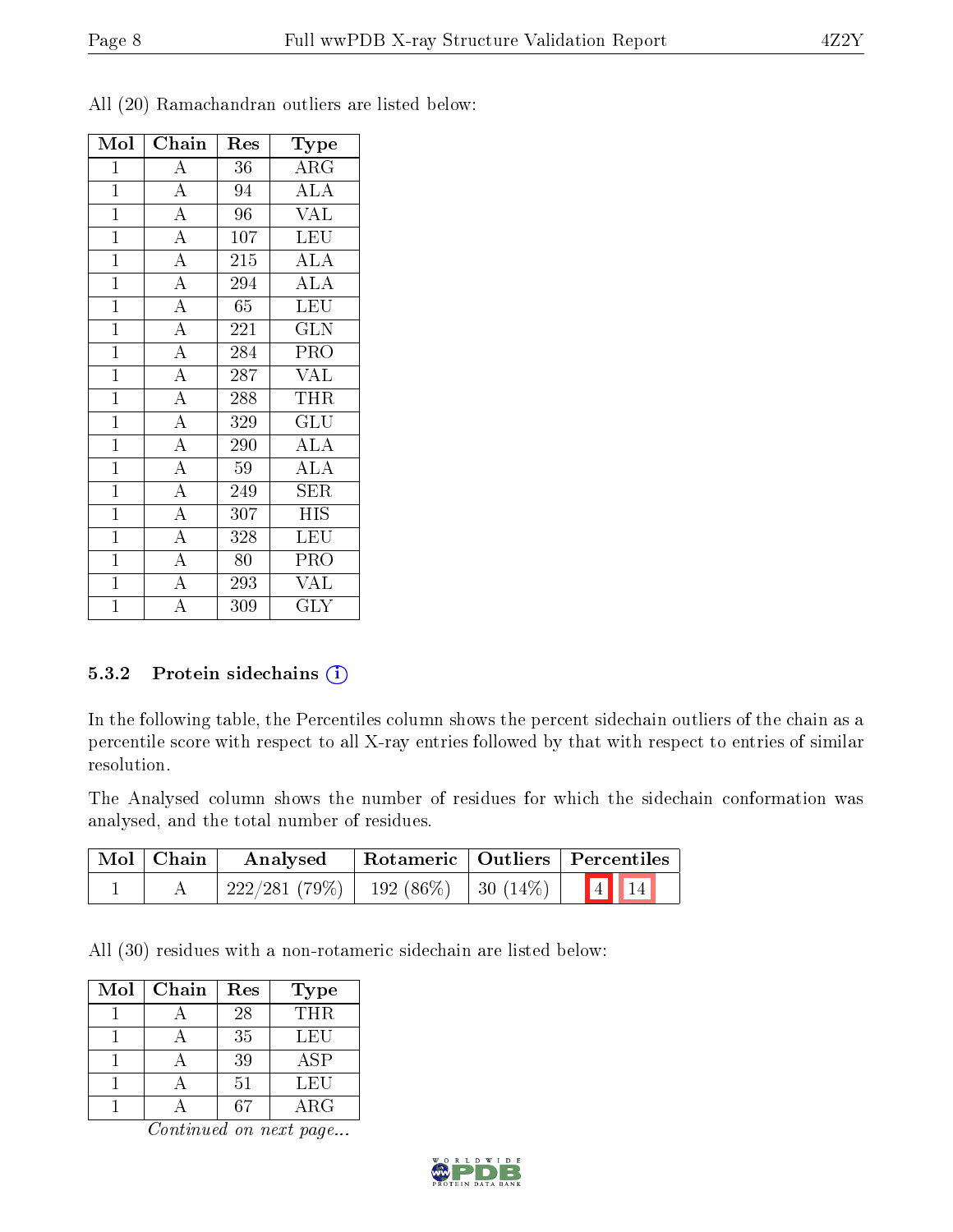| $\bf{Mol}$     | . <i>.</i><br>Chain | Res              | $\mathbf{r}$ $\mathbf{v}$ $\mathbf{r}$<br>Type |
|----------------|---------------------|------------------|------------------------------------------------|
| $\mathbf{1}$   | A                   | 77               | GLU                                            |
| $\overline{1}$ | $\overline{\rm A}$  | 83               | PHE                                            |
| $\overline{1}$ | $\overline{A}$      | 85               | <b>LEU</b>                                     |
| $\mathbf{1}$   | $\overline{A}$      | 90               | $\overline{\text{GLU}}$                        |
| $\mathbf{1}$   | $\overline{A}$      | 91               | $\overline{\text{VAL}}$                        |
| $\mathbf{1}$   | $\overline{A}$      | 96               | <b>VAL</b>                                     |
| $\overline{1}$ | $\overline{A}$      | 100              | <b>MET</b>                                     |
| $\overline{1}$ | $\overline{A}$      | 164              | <b>VAL</b>                                     |
| $\mathbf{1}$   | $\overline{A}$      | 190              | $\overline{\text{LEU}}$                        |
| $\overline{1}$ | $\overline{A}$      | 197              | $\overline{HIS}$                               |
| $\mathbf{1}$   | $\overline{A}$      | 199              | <b>HIS</b>                                     |
| $\mathbf{1}$   | $\overline{A}$      | 221              | $\overline{\text{GLN}}$                        |
| $\overline{1}$ | $\overline{A}$      | 234              | PHE                                            |
| $\mathbf{1}$   | $\overline{A}$      | 237              | <b>SER</b>                                     |
| $\mathbf{1}$   | $\overline{A}$      | 250              | <b>VAL</b>                                     |
| $\mathbf{1}$   | $\overline{A}$      | 256              | $\overline{\text{ASP}}$                        |
| $\overline{1}$ | $\overline{\rm A}$  | 264              | $\overline{\rm{ARG}}$                          |
| $\mathbf{1}$   | $\overline{A}$      | 268              | $\rm{ARG}$                                     |
| $\mathbf{1}$   | $\overline{A}$      | 271              | $\overline{\rm{ARG}}$                          |
| $\overline{1}$ | $\overline{A}$      | 278              | <b>LEU</b>                                     |
| $\overline{1}$ | $\overline{A}$      | 279              | <b>VAL</b>                                     |
| $\overline{1}$ | $\overline{A}$      | 310              | $\overline{\rm{ARG}}$                          |
| $\mathbf{1}$   | $\overline{A}$      | 332              | <b>THR</b>                                     |
| $\overline{1}$ | $\overline{\rm A}$  | $\overline{3}34$ | $\overline{\text{CYS}}$                        |
| $\overline{1}$ | $\overline{\rm A}$  | 344              | GLU                                            |

Continued from previous page...

Some sidechains can be flipped to improve hydrogen bonding and reduce clashes. There are no such sidechains identified.

#### 5.3.3 RNA [O](https://www.wwpdb.org/validation/2017/XrayValidationReportHelp#rna)i

There are no RNA molecules in this entry.

#### 5.4 Non-standard residues in protein, DNA, RNA chains (i)

There are no non-standard protein/DNA/RNA residues in this entry.

#### 5.5 Carbohydrates (i)

There are no carbohydrates in this entry.

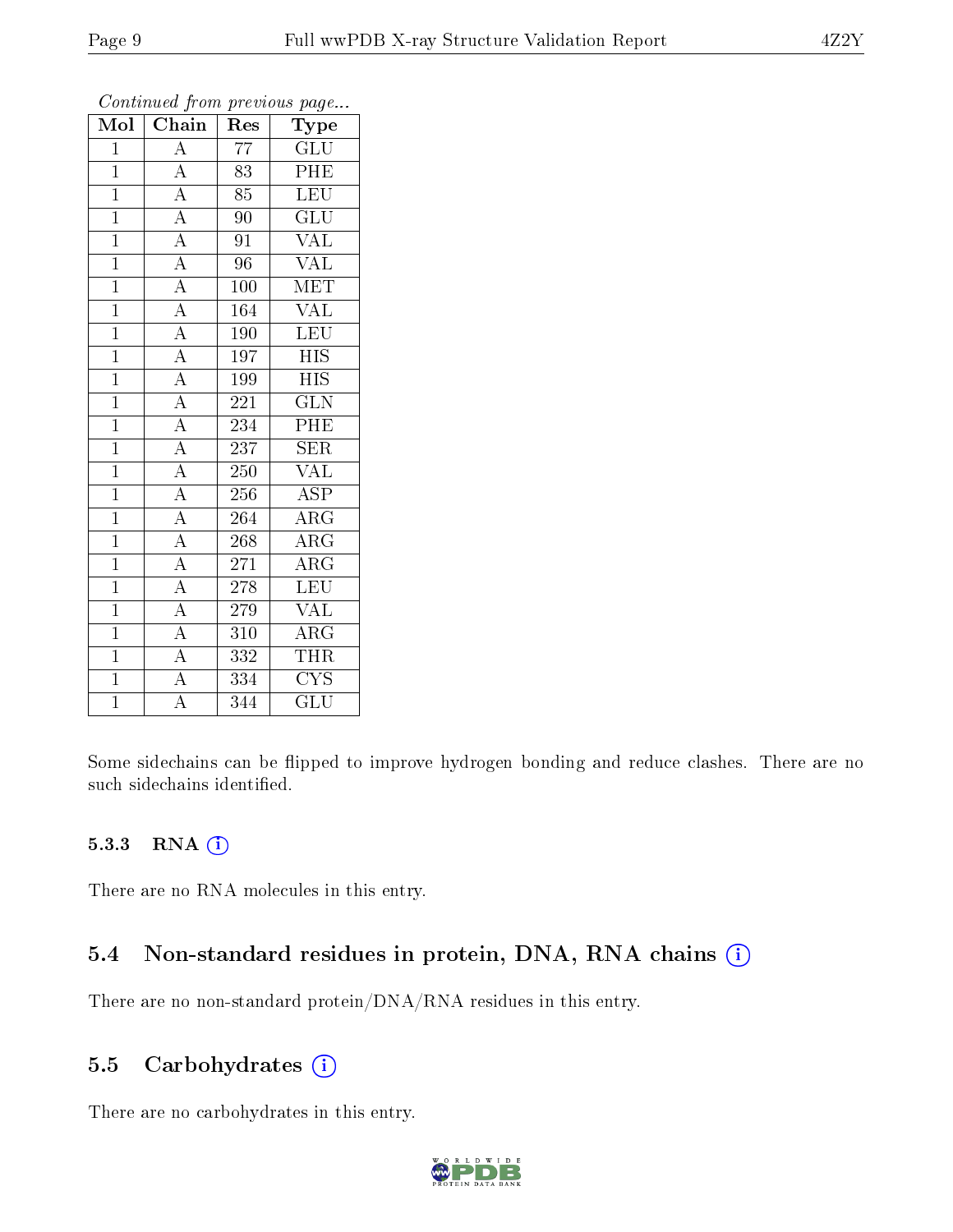### 5.6 Ligand geometry (i)

Of 2 ligands modelled in this entry, 2 are monoatomic - leaving 0 for Mogul analysis. There are no bond length outliers. There are no bond angle outliers. There are no chirality outliers. There are no torsion outliers. There are no ring outliers. No monomer is involved in short contacts.

### 5.7 [O](https://www.wwpdb.org/validation/2017/XrayValidationReportHelp#nonstandard_residues_and_ligands)ther polymers  $(i)$

There are no such residues in this entry.

### 5.8 Polymer linkage issues (i)

There are no chain breaks in this entry.

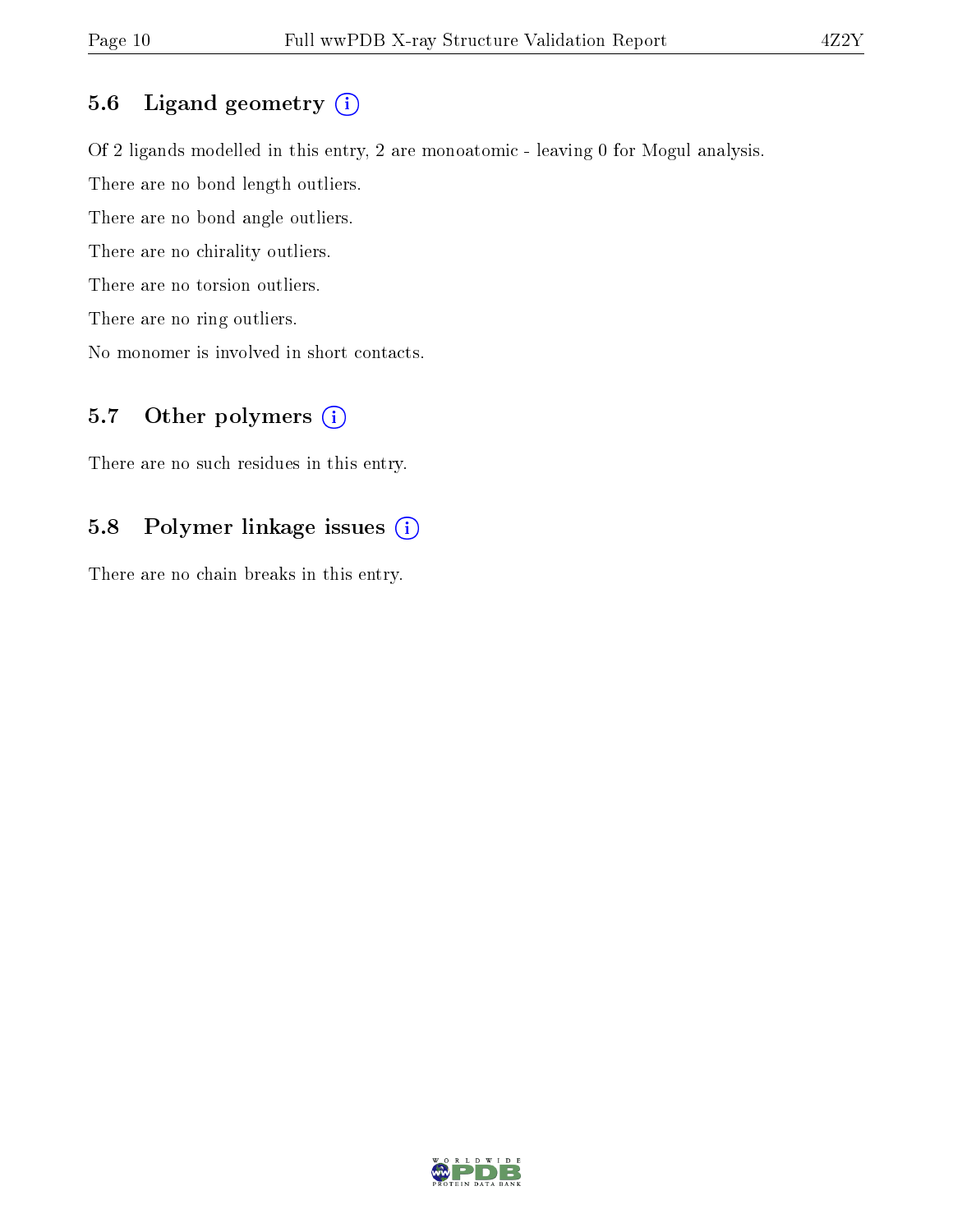## 6 Fit of model and data  $(i)$

## 6.1 Protein, DNA and RNA chains  $(i)$

In the following table, the column labelled  $#RSRZ> 2'$  contains the number (and percentage) of RSRZ outliers, followed by percent RSRZ outliers for the chain as percentile scores relative to all X-ray entries and entries of similar resolution. The OWAB column contains the minimum, median,  $95<sup>th</sup>$  percentile and maximum values of the occupancy-weighted average B-factor per residue. The column labelled ' $Q< 0.9$ ' lists the number of (and percentage) of residues with an average occupancy less than 0.9.

| $\text{Mol} \mid \text{Chain}$ | Analysed     | ${ <\hspace{-1.5pt}{\mathrm{RSRZ}} \hspace{-1.5pt}>}$ | $\#\text{RSRZ}\text{>2}$ |                  | $OWAB(A^2)$               | $\,^{\circ}$ Q<0.9 |
|--------------------------------|--------------|-------------------------------------------------------|--------------------------|------------------|---------------------------|--------------------|
|                                | 299/359(83%) | 0.24                                                  | $16(5\%)$ 25             | $\vert 26 \vert$ | $\vert$ 73, 108, 157, 181 |                    |

All (16) RSRZ outliers are listed below:

| Mol            | Chain              | $\operatorname{Res}% \left( \mathcal{N}\right) \equiv\operatorname{Res}(\mathcal{N}_{0})\cap\mathcal{N}_{1}$ | Type                    | $_{\rm RSRZ}$ |
|----------------|--------------------|--------------------------------------------------------------------------------------------------------------|-------------------------|---------------|
| $\mathbf{1}$   | А                  | 263                                                                                                          | LEU                     | 4.1           |
| $\mathbf{1}$   | $\overline{A}$     | 323                                                                                                          | <b>VAL</b>              | 3.4           |
| $\mathbf{1}$   | $\overline{A}$     | 261                                                                                                          | GLU                     | 3.3           |
| $\mathbf{1}$   | $\boldsymbol{A}$   | 41                                                                                                           | LEU                     | 2.8           |
| $\mathbf{1}$   | $\overline{\rm A}$ | 234                                                                                                          | $\overline{\text{PHE}}$ | 2.6           |
| $\mathbf{1}$   | $\overline{A}$     | 45                                                                                                           | ALA                     | 2.6           |
| $\mathbf{1}$   | $\overline{A}$     | 319                                                                                                          | GLU                     | 2.5           |
| $\mathbf{1}$   | $\boldsymbol{A}$   | 203                                                                                                          | THR                     | 2.5           |
| $\mathbf{1}$   | $\bf{A}$           | 247                                                                                                          | LEU                     | 2.4           |
| $\mathbf{1}$   | $\overline{\rm A}$ | 182                                                                                                          | <b>VAL</b>              | 2.4           |
| $\overline{1}$ | $\overline{A}$     | 215                                                                                                          | ALA                     | 2.4           |
| $\mathbf{1}$   | А                  | 44                                                                                                           | <b>GLY</b>              | 2.3           |
| $\mathbf 1$    | $\bf{A}$           | 78                                                                                                           | PRO                     | 2.2           |
| $\overline{1}$ | $\overline{A}$     | 259                                                                                                          | <b>CYS</b>              | 2.2           |
| $\mathbf{1}$   | $\bf{A}$           | 204                                                                                                          | $\overline{\text{VAL}}$ | 2.2           |
| $\overline{1}$ | $\overline{A}$     | 25                                                                                                           | THR                     | 2.1           |

## 6.2 Non-standard residues in protein, DNA, RNA chains  $(i)$

There are no non-standard protein/DNA/RNA residues in this entry.

### 6.3 Carbohydrates (i)

There are no carbohydrates in this entry.